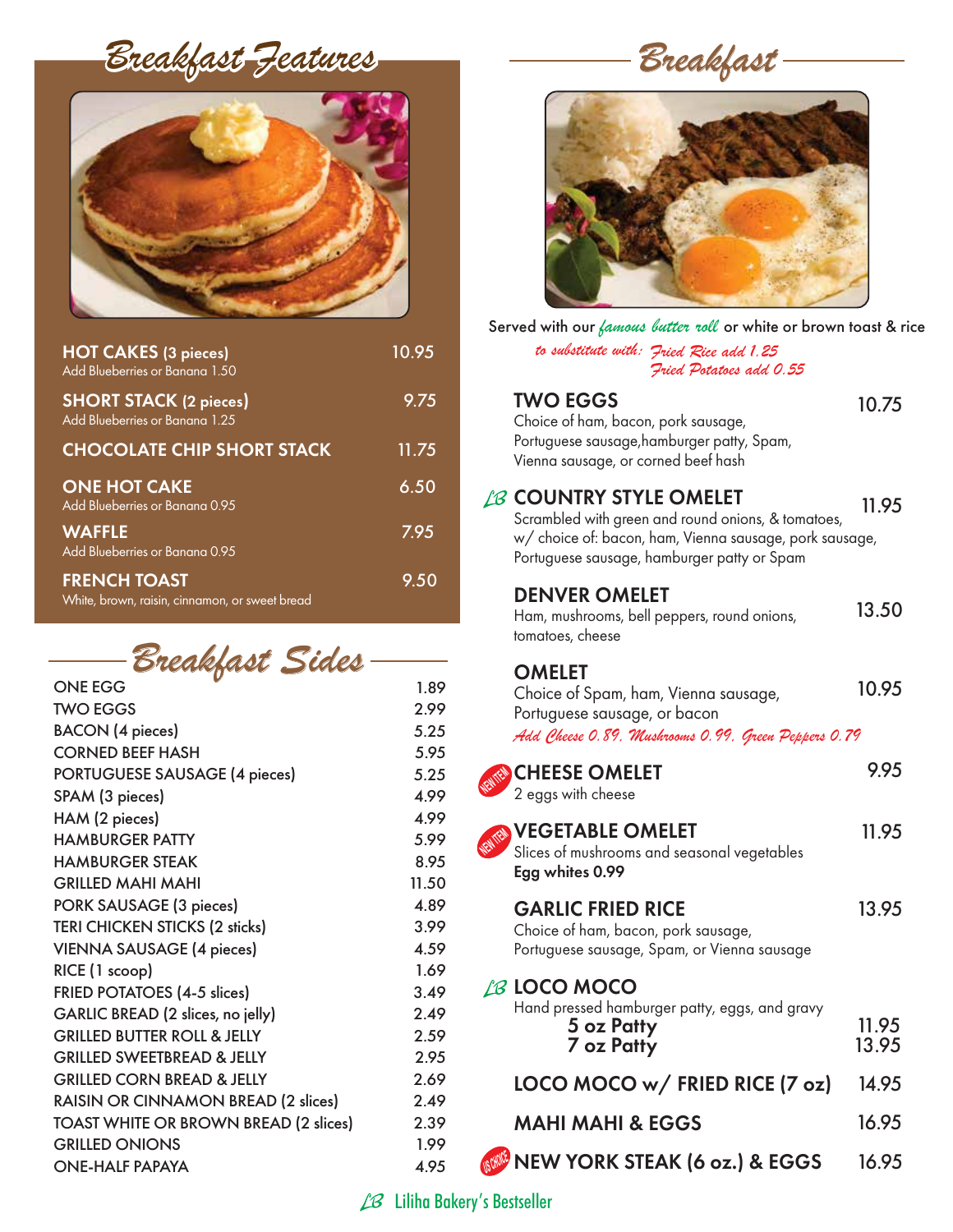

Served with our *famous butter roll* , white rice, and choice of tomato salad, macaroni salad, or potato salad *to substitute with: Fried Rice add 1.25*

| <b>GRILLED MAHI MAHI</b>                                 | 17.50 |
|----------------------------------------------------------|-------|
| <b>CORNED BEEF HASH</b>                                  | 14.50 |
| $\angle$ B HAMBURGER STEAK hand pressed patty with gravy | 15.50 |
| <b>MEAT LOAF</b> with gravy                              | 15.50 |
| <b>BEEF TERIYAKI</b>                                     | 15.50 |
| <b>CHICKEN TERIYAKI</b>                                  | 14.95 |
| <b>PORK CUTLET</b> with gravy                            | 15.50 |
| <b>GRILLED GARLIC CHICKEN</b> with gravy                 | 14.95 |
| NEW YORK STEAK (10 oz.)                                  | 22.95 |
| Add: Grilled Mushrooms 0.99 Grilled Onions 1.99          |       |

## *Local Favorites*



Served with our *famous butter roll*, white rice, AND choice of tomato salad, macaroni salad, or potato salad

| <b>BEEF CURRY</b><br><b>BEEF STEW</b>                                                                                     | 15.50<br>15.50 |
|---------------------------------------------------------------------------------------------------------------------------|----------------|
| LB <b>OXTAIL SOUP</b> served with <i>butter roll</i> , rice, and<br>garnished w/cilantro, green onions, and minced ginger | 22.95          |
| <b>SAIMIN</b><br>Garnished with spam, green onions, egg, fish cake, and seaweed<br>Add 2 Teriyaki Chicken Sticks 2.99     | 895            |

*Lunch & Dinner Char-Broiled Burgers*



Fresh baked bun with lettuce and pickles

| <b>HAMBURGER</b>                       | 7.95  |
|----------------------------------------|-------|
| <b>HAMBURGER DELUXE</b> with onion     | 8.95  |
| <b>CHEESEBURGER</b>                    | 8.45  |
| $\angle$ B CHEESEBURGER DLX with onion | 9.25  |
| ULTIMATE BACON CHEESEBURGER DLX        | 11.50 |
|                                        |       |

*Add Fried Potatoes (4-5 slices) 3.05*





Fresh baked crescent, white or brown bread or bun with mayonnaise, lettuce, tomato, and pickles

*to substitute with Raisin or Cinnamon Bread add 0.35* 

| <b>GRILLED MAHI MAHI</b>            | 14.25 |
|-------------------------------------|-------|
| <b>HAM &amp; CHEESE</b>             | 7.95  |
| <b>HAM &amp; EGG</b>                | 795   |
| <b>BACON &amp; EGG</b>              | 7.95  |
| <b>SPAM &amp; EGG</b>               | 7.95  |
| <b>BACON, LETTUCE, &amp; TOMATO</b> | 8.95  |
| <b>TUNA</b>                         | 7.95  |
| <b>GRILLED CHEESE</b>               | 5.95  |
| <b>FRIED EGG</b>                    | 5.25  |
| <b>TERIYAKI BEEF</b>                | 7.99  |
|                                     |       |

*Add a slice of tomato 0.79, slice of raw or grilled onion 0.49, or a slice of cheese 0.89*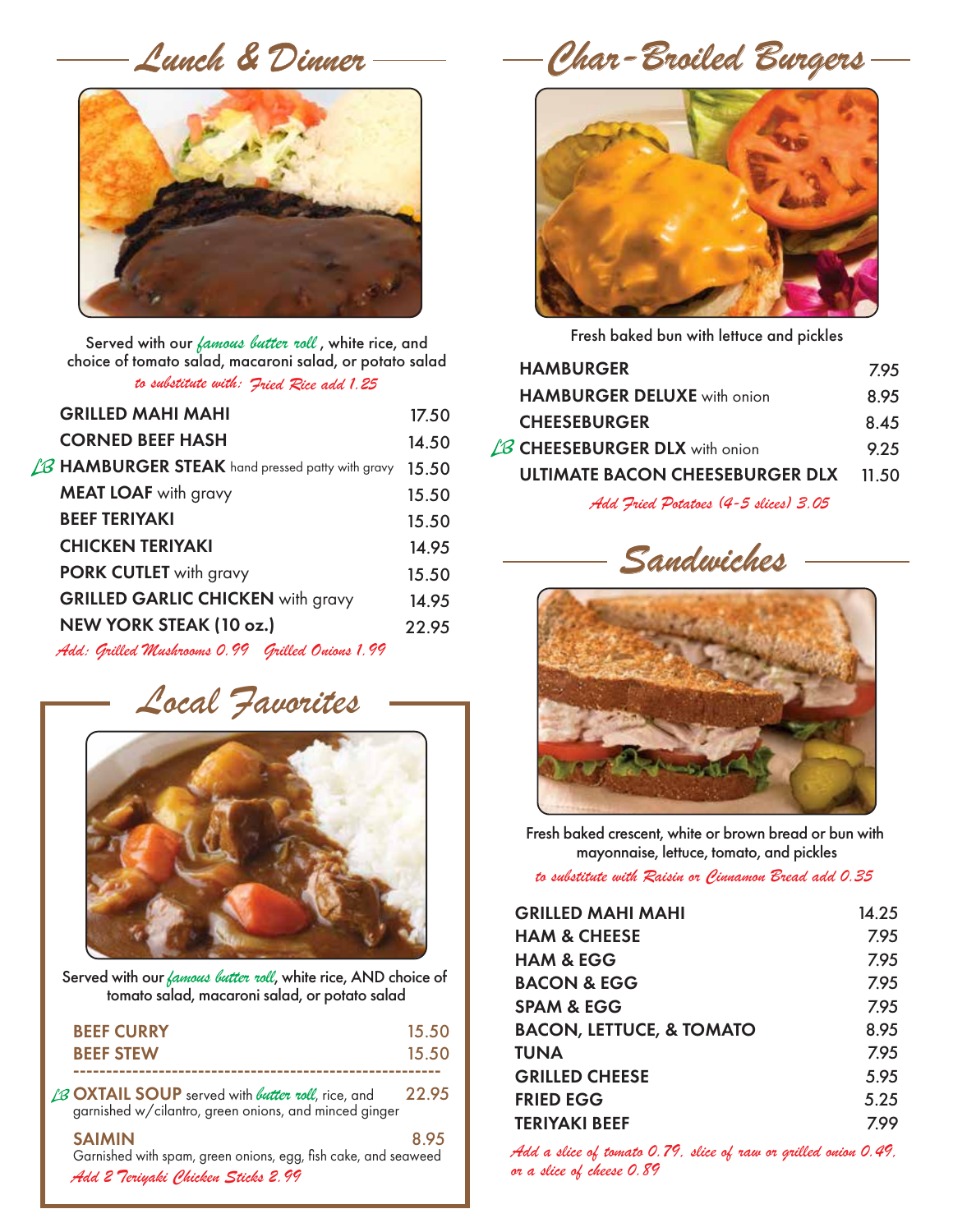## *Salads*

| <b>POTATO SALAD</b>                  | 4.50 |
|--------------------------------------|------|
| <b>POTATO SALAD</b> (half serving)   | 3.09 |
| <b>MACARONI SALAD</b>                | 4.50 |
| <b>MACARONI SALAD</b> (half serving) | 3.09 |
| <b>TUNA &amp; TOMATO FLOWER</b>      | 5.79 |
| <b>TOMATO</b> (5 slices)             | 3.99 |

### *Beverages*

| Free refill for coffees, teas, and soft drinks                   |      |
|------------------------------------------------------------------|------|
| <b>COFFEE</b> with refill                                        | 2.95 |
| <b>ICED COFFEE</b> with refill                                   | 3.25 |
| <b>MILK</b>                                                      | 3.50 |
| <b>CHOCOLATE MILK</b>                                            | 3.50 |
| <b>HOT TEA</b> with refill                                       | 2.79 |
| <b>ICED TEA</b> with refill                                      | 2.89 |
| <b>HOT CHOCOLATE</b> with whipped cream                          | 2.99 |
| <b>SOFT DRINK</b> with refill                                    | 2.75 |
| Coke, Diet Coke, Root Beer, Sprite, Fruit Punch, or Fanta Orange |      |
| <b>ORANGE JUICE</b> large                                        | 4.25 |
| <b>GUAVA JUICE</b> large                                         | 4.25 |
|                                                                  |      |

*Ice Cream & Soda* 

| <b>ICE CREAM</b>                                 | 4.79 |
|--------------------------------------------------|------|
| <b>MILK SHAKE</b> Chocolate, Vanilla, Strawberry | 7.99 |
| <b>ORANGE FREEZE</b>                             | 6.99 |





CAKE OF THE DAY (1/5 slice) 4.89 PASTRY FROM BAKERY pastry price + 0.20

*Daily Specials*

*Combos*

Served with our *famous butter roll*, white rice, and choice of tomato salad, macaroni salad, or potato salad

*to substitute with Fried Rice add 1.25* 

# Hamburger Steak & Grilled Chicken

16.50

## Grilled Mahi Mahi & Grilled Chicken

16.95

# Grilled Mahi Mahi & Hamburger Steak

17.50



\*Consuming raw or undercooked meats,poultry, seafood, or eggs may increase your risk of food-borne illness\*